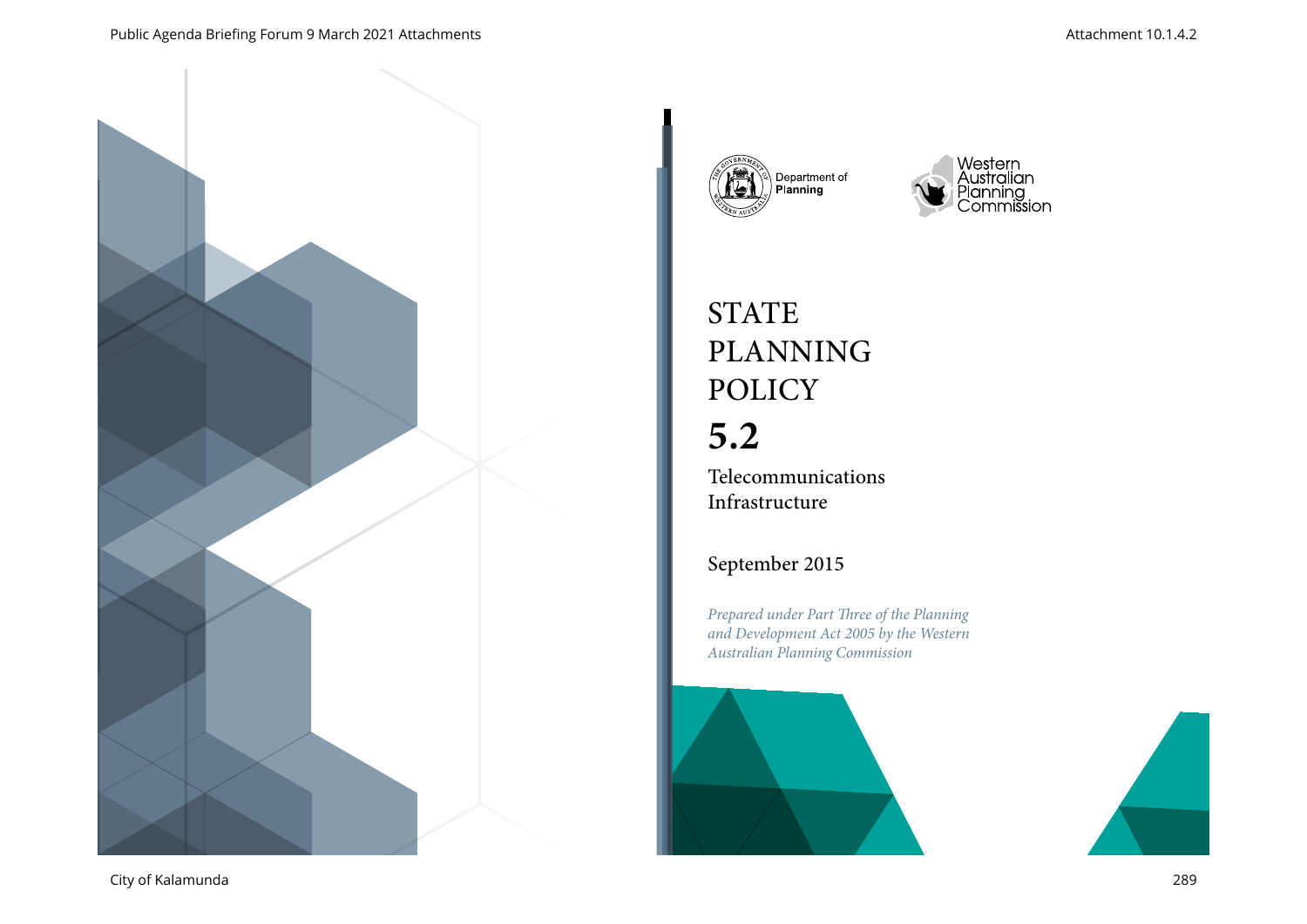#### Disclaimer

This document has been published by the Department of Planning on behalf of the Western Australian Planning Commission. Any representation, statement, opinion or advice expressed or implied in this publication is made in good faith and on the basis that the Government, its employees and agents are not liable for any damage or loss whatsoever which may occur as a result of action taken or not taken, as the case may be, in respect of any representation, statement, opinion or advice referred to herein. Professional advice should be obtained before applying the information contained in this document to particular circumstances.

© Western Australian Planning Commission

#### Published by the Western Australian Planning Commission Gordon Stephenson House 140 William Street Perth WA 6000

Locked Bag 2506 Perth WA 6001

Published September 2015

website: www.planning.wa.gov.au email: corporate@planning.wa.gov.au

tel: 08 6551 9000 fax: 08 6551 9001 National Relay Service: 13 36 77 infoline: 1800 626 477

This document is available in alternative formats on application to Communication Services.

| click to follow |                                                            |                |  |
|-----------------|------------------------------------------------------------|----------------|--|
| 1               | <b>CITATION</b>                                            |                |  |
| 2               | <b>POLICY INTENT</b>                                       | 1              |  |
| 3               | <b>BACKGROUND</b>                                          | 1              |  |
| 3.1.            | Electromagnetic Emissions (EME)                            | 1              |  |
| 3.2.            | Where this policy applies                                  | 1              |  |
| 3.3.            | Above ground telecommunications<br>infrastructure          | $\overline{2}$ |  |
| 3.4.            | Below ground telecommunications<br>infrastructure          | 2              |  |
| 3.5.            | Policy exemptions                                          | 3              |  |
| 3.6.            | When this policy should be applied                         | 3              |  |
| 3.7.            | Relationship of this policy to<br>Commonwealth legislation | 3              |  |
| 4               | <b>POLICY OBJECTIVES</b>                                   | 4              |  |
| 5               | POLICY MEASURES                                            | 4              |  |
| 5.1.            | <b>Visual Impacts</b>                                      | 4              |  |
| 6               | <b>IMPLEMENTATION</b>                                      | 5              |  |
| 6.1.            | Local planning schemes and local<br>planning policies      | 5              |  |
| 6.2.            | Local structure planning                                   | 5              |  |
| 6.3.            | Development                                                | 5              |  |
| 7.              | <b>DEFINITIONS</b>                                         | 6              |  |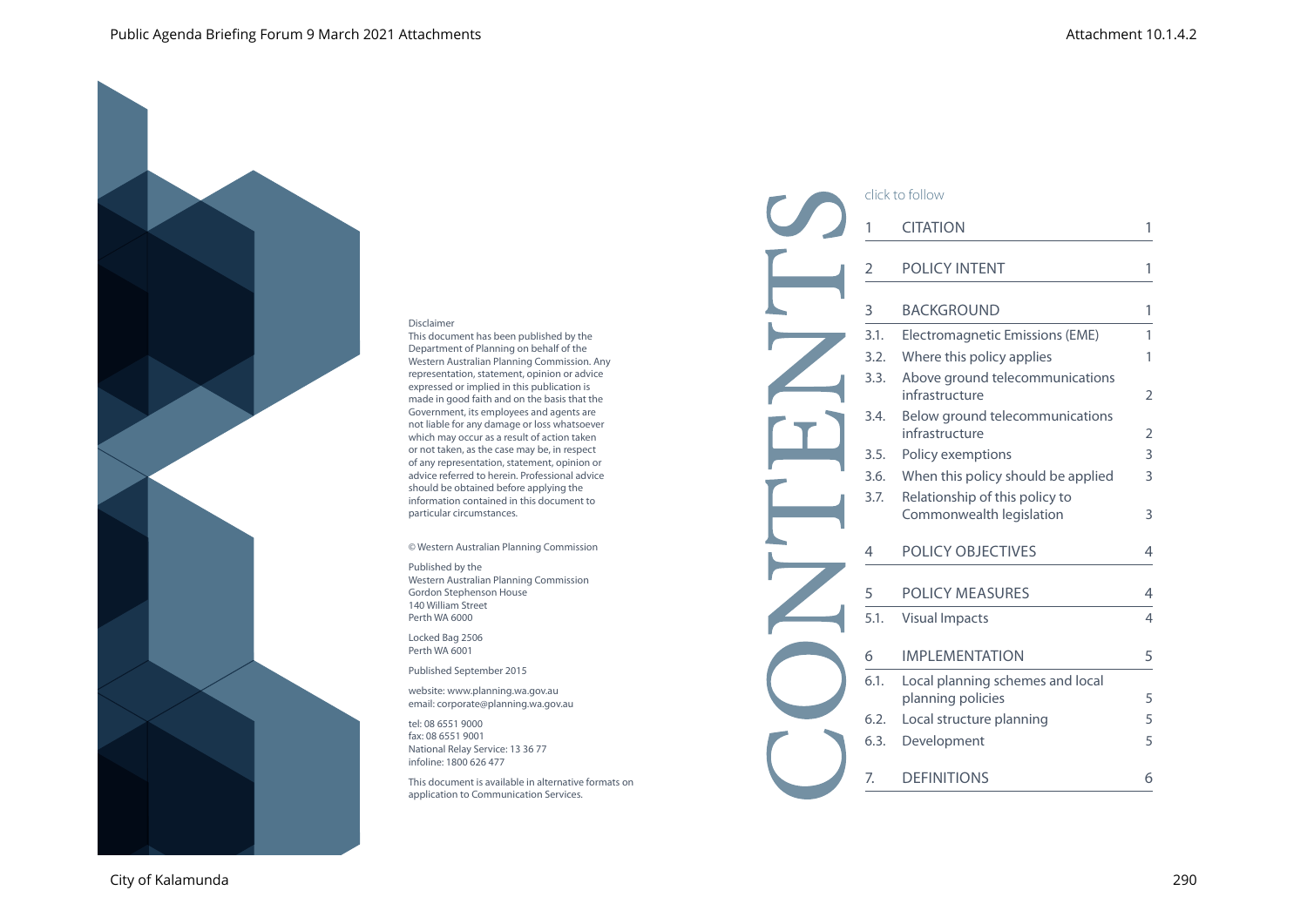$CONTENTS \leftarrow$ 

**STATE PLANNING POLICY 5.2** Telecommunications Infrastructure

## **1. CITATION**

This is a State Planning Policy prepared under Part 3 of the *Planning and Development Act 2005*. This policy may be cited as *State Planning Policy 5.2: Telecommunications Infrastructure Policy*.

After this policy has been gazetted, Statement of Planning Policy 5.2 Telecommunications Infrastructure (2004) will be repealed.

## **2. POLICY INTENT**

Installation of telecommunications network infrastructure usually involves the development of land and/or alteration to the appearance of buildings or structures, which may have visual impacts. This planning policy aims to balance the need for effective telecommunications services and effective roll-out of networks, with the community interest in protecting the visual character of local areas. Using a set of land use planning policy measures, the policy intends to provide clear guidance pertaining to the siting, location and design of telecommunications infrastructure.

## **3. BACKGROUND**

Adequate and reliable telecommunications are essential for all aspects of contemporary community life, from supporting the State's economy to creating and maintaining connected and cohesive social networks. Contact between emergency services and the community increasingly relies on the telecommunications networks.

The importance of telecommunications services in Western Australia is recognised in the Western Australian Planning Commission's (WAPC's) *State Planning Strategy 2050* (2014), which advocates for the provision of an effective state-wide telecommunications network. This network includes both above and below ground infrastructure to support both fixed line and wireless telecommunications.

#### **3.1 Electromagnetic Emissions (EME)**

The use of mobile telephones has raised public concern about possible health issues associated with exposure to electromagnetic emissions. However, telecommunications carriers must comply with the Australian Communications and Media Authority (ACMA) *Radiocommunications Licence Conditions (Apparatus Licence) Determination 2003*. These licence conditions make mandatory the limits in the Australian Radiation Protection and Nuclear Safety Agency (ARPANSA) *Radiofrequency* (RF) *Standard* which sets limits for human exposure to RF electromagnetic fields from all sources, including telecommunications infrastructure. ARPANSA is the primary Commonwealth agency responsible for protecting the health and safety of people and the environment from the harmful effects of radiation.

Measurement surveys undertaken by ARPANSA demonstrate that environmental radiofrequency levels near base stations for the mobile telephone network are extremely low. The ARPANSA surveys reported that typical exposures to radiofrequency fields were well below one per cent of the Standard's public exposure limits. It concluded that *"given the very low levels recorded and the relatively low power of these types of transmitters, it is unlikely that the radiofrequency radiation from base stations would cause any adverse health effects, based on current medical research"*.

Standards set by ARPANSA incorporate substantial safety margins to address human health and safety matters; therefore it is not within the scope of this Policy to address health and safety matters. Based on ARPANSA's findings, setback distances for telecommunications infrastructure are not to be set out in local planning schemes or local planning policies to address health or safety standards for human exposure to electromagnetic emissions.

#### **3.2 Where this policy applies**

This policy applies throughout Western Australia in respect to above and below ground telecommunications infrastructure other than those facilities exempted under the Commonwealth *Telecommunications Act 1997* (Telecommunications Act). (See Section 3.5 Policy Exemptions for further information)

All other facilities constitute 'development' under the *Planning and Development Act 2005* and development approval may be required from the relevant planning authority. Separate approval may also be required from other government agencies under other legislation.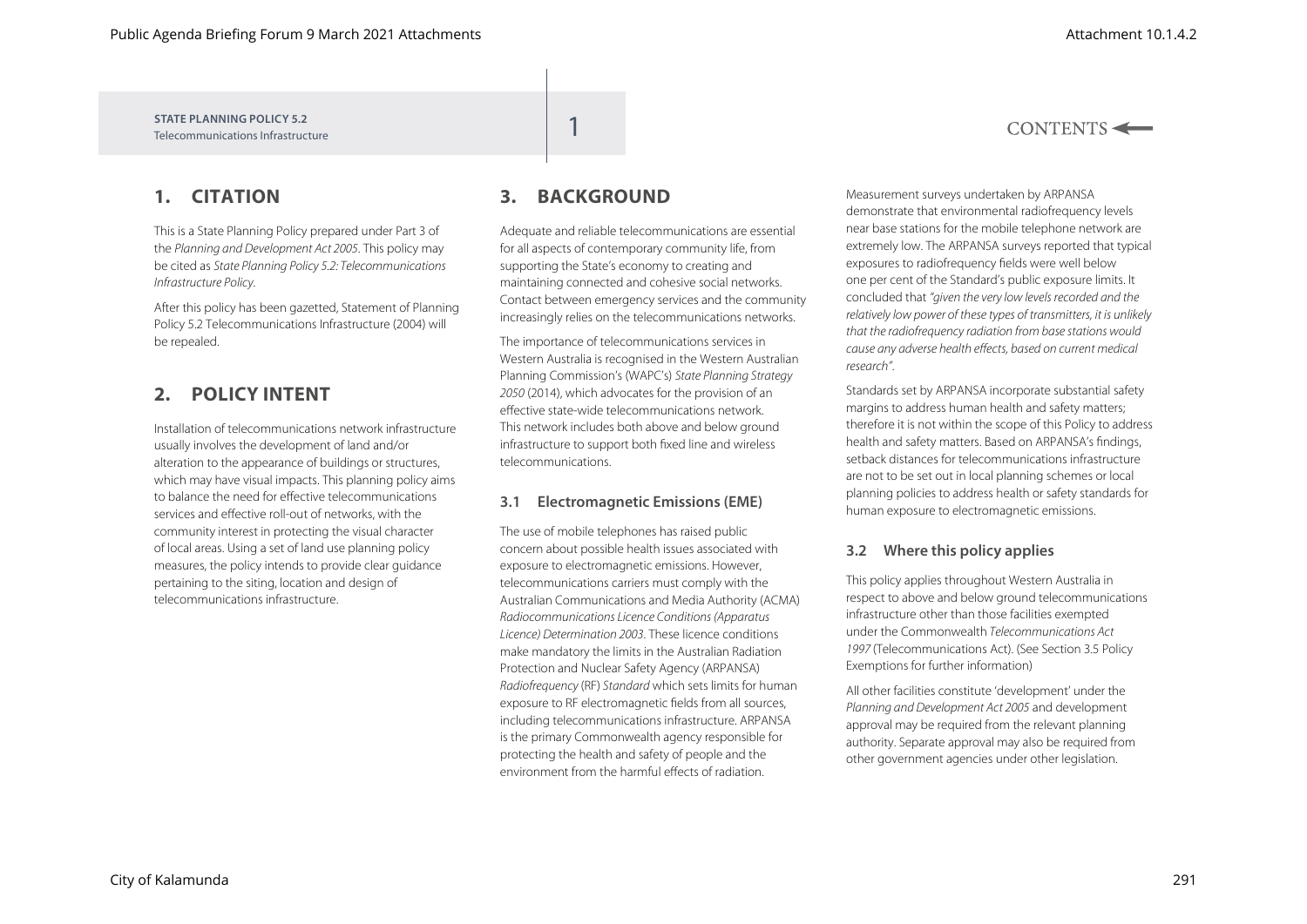$CONTENTS \leftarrow$ 

**STATE PLANNING POLICY 5.2** STATE PLANNING POLICY 5.2<br>Telecommunications Infrastructure

### **3.3 Above ground telecommunications infrastructure**

For the purposes of this policy, above ground telecommunications infrastructure refers to any line, equipment, apparatus, tower, antenna or any other structure that is visible above ground level.

#### 3.3.1 Mobile telephone networks

Mobile telephone networks operate through base stations, which incorporate a radio transmitter, a receiver and an antenna. Base stations provide coverage to a geographic area known as a 'cell', which may vary in size but generally has a radius of up to 10 kilometres. Each cell has its own transceiver which sends and receives radio signals throughout its specified zone.

The location of new mobile telephone base stations needs to be carefully considered in relation to existing base stations, to ensure that the network functions effectively. Mobile telephone antennas generally need to be mounted clear of surrounding obstructions like trees and buildings to avoid loss of reception and to allow each mobile telephone base station to cover its intended cell with minimum transmitter power. They must also be sited where they will not interfere with neighbouring cells. The more base stations of a particular carrier there are in an area, the smaller the cells, which means the power and energy levels of each station are generally lower. In areas of high mobile use there are many small cells to meet traffic demands, maintaining service quality and capacity. Antennas do not need to be very high and can be installed on building roofs or small poles. If additional base stations are needed in areas where mobile network coverage already exists, demand may be met by adding

more panels to existing towers, or by constructing new towers. In areas of low mobile use, the cells are larger and the antennae are mounted on taller masts and towers.

As telecommunications networks expand due to increasing demand for mobile telephone and data services, the location, siting and design of proposed facilities becomes critical.

#### 3.3.2 National Broadband Network fixed wireless broadband towers

National Broadband Network (NBN) fixed wireless broadband towers are usually bigger than mobile phone towers, and are more likely to be required in metropolitan fringe and regional areas.

Fixed wireless technology can transmit data at broadband speeds using radio signals instead of cables. This technology uses fixed transmission towers or base stations to communicate 'over the air' with the NBN installed equipment within the home or business. Line of sight from the tower to the equipment at the home or business is essential. Western Australia is a vast state with complex geography and fixed wireless technology enables access to NBN services in locations that are difficult or not cost effective to reach with fixed line technology.

#### 3.3.3 Amateur radio equipment

The amateur service is designed primarily to facilitate hobby radio communications and for technical experimentation and operates on specified frequency bands. Amateur radio operators communicate using transmission modes including, but not limited to, Morse code, telephony and data.

Anyone can listen to the amateur bands using a receiver, but to transmit, operator qualifications and a licence issued by the Australian Communications and Media Association (ACMA) are required.

An amateur apparatus licence is issued to authorise a station that:

- a) is operated for the purposes of self-training in radio communications; intercommunication using radio communications; and technical investigation into radio communications by persons who do so solely with a personal aim, and who have no pecuniary interest in the outcome of the operations of the station;
- b) is operated on amateur frequencies or amateur frequency bands; and
- c) may participate in the amateur-satellite service.

#### **3.4 Below ground telecommunications infrastructure**

For the purposes of this policy, below ground infrastructure refers to pit and pipe infrastructure used to house fixed line (fibre, Hybrid Fibre Coaxial, copper) to carry voice and data services.

In accordance with the Fibre Deployment Amendment 2011 to the Telecommunications Act, developers that are corporations are required to provide fibre-ready pit and pipe infrastructure to new developments that are within the National Broadband Network Corporations' (NBN Co) fibre footprint.

Developers of all new developments are encouraged to engage with a telecommunications carrier to ensure that pit and pipe infrastructure complies with industry specifications or any standards set by the ACMA.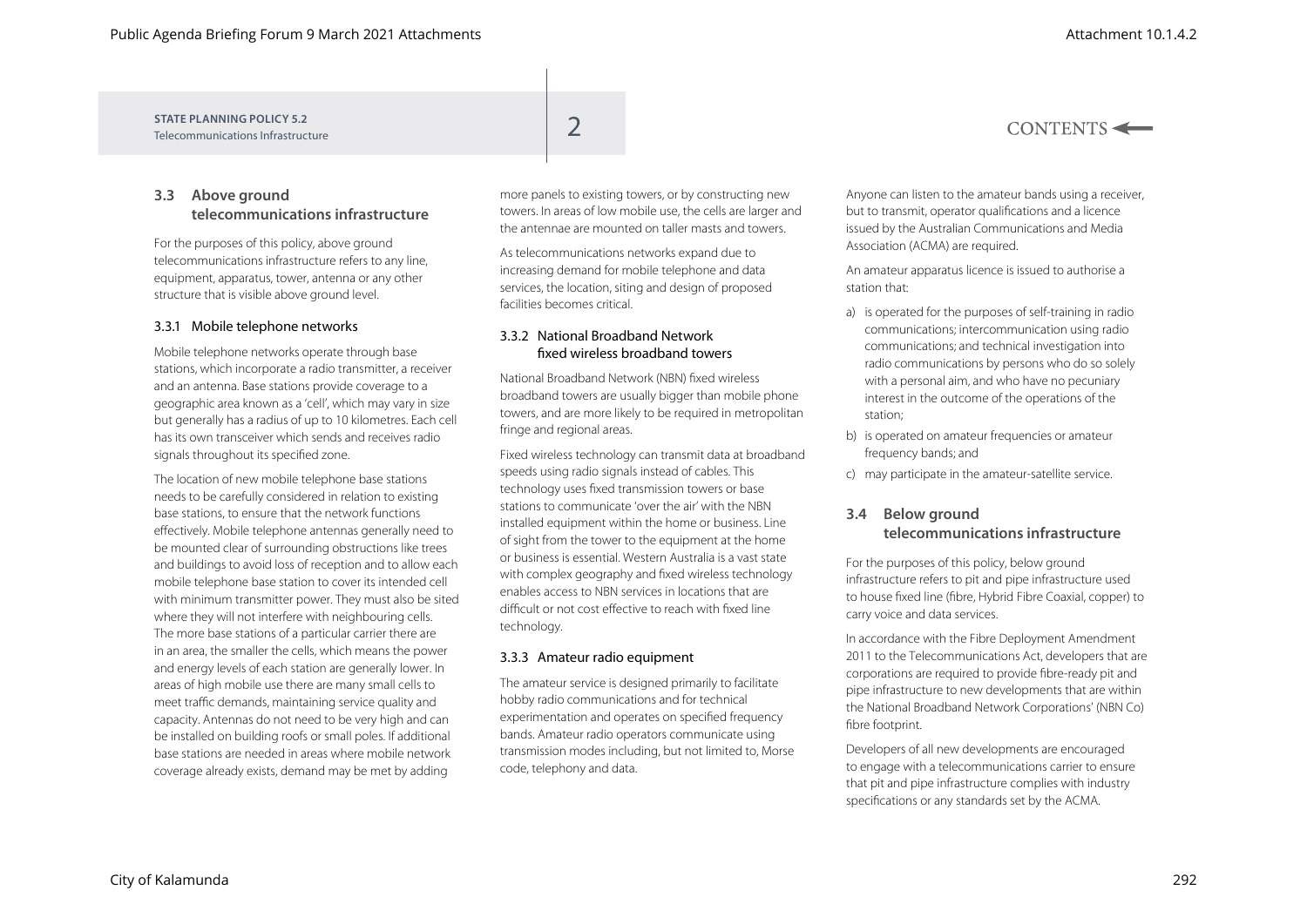| STATE PLANNING POLICY 5.2<br>Telecommunications Infrastructure | $CONTENTS \leftarrow$ |
|----------------------------------------------------------------|-----------------------|
|                                                                |                       |

#### **3.5 Policy exemptions**

Some telecommunications facilities are exempted from development approval under the Telecommunications Act.

Schedule 3 of the Telecommunications Act and related subordinate legislation provides telecommunications carriers with powers to enter land to inspect land, maintain facilities and install certain types of facilities (known as low-impact facilities), and immunity from some state and territory laws, including planning laws, when carrying out these activities.

Schedule 3 of the Telecommunications Act includes:

- low-impact facilities described in the Telecommunications *(Low-Impact Facilities) Determination 1997* and all existing and future amendments, when installed by a carrier;
- a temporary defence facility; and
- a facility authorised by a Facilities Installation Permit issued under the Telecommunication Act.

Carriers seeking to install low-impact facilities are required to comply with Schedule 3 of the Telecommunications Act and the Telecommunications Code of Practice 1997.

#### **3.6 When this policy should be applied**

Due regard should be given to this policy by State and local government planning decision-makers for:

- a) The preparation and assessment of local planning schemes and local planning policies;
- b) The preparation of local structure plans; and
- c) Development proposals for telecommunications infrastructure.

#### **3.7 Relationship of this policy to Commonwealth legislation**

The Telecommunications Act provides the regulatory framework for the Australian telecommunications industry. All telecommunications carriers and service providers must comply with the Act and its subordinate legislation. The ACMA is empowered through the Telecommunications Act to regulate and monitor the performance of the industry, and reports to the Minister for Communications annually.

Relevant amendments to the Telecommunications Act include:

• *Telecommunications Legislation Amendment (Fibre Deployment) Act 2011* - This amendment to the Telecommunications Act provides a framework for the roll-out of the National Broadband Network, specifically the deployment of optical fibre lines and fibre-ready infrastructure.

Other relevant Commonwealth legislation and subordinate codes include:

- *National Broadband Network Companies Act 2011*  This Act provides a regulatory framework for NBN Corporations that promotes the long term interests of end-users of carriage services or of services provided by means of carriage services; and
- *Mobile Phone Base Station Deployment Industry Code (C564:2011) –* This code applies a precautionary approach to the deployment of mobile telephone infrastructure to ensure that the exposure of the community to EME is minimised. It also sets out a consultation procedure for infrastructure development that does not require development approval (low impact facilities).

This policy complements the Telecommunications Act and other relevant and subordinate legislation.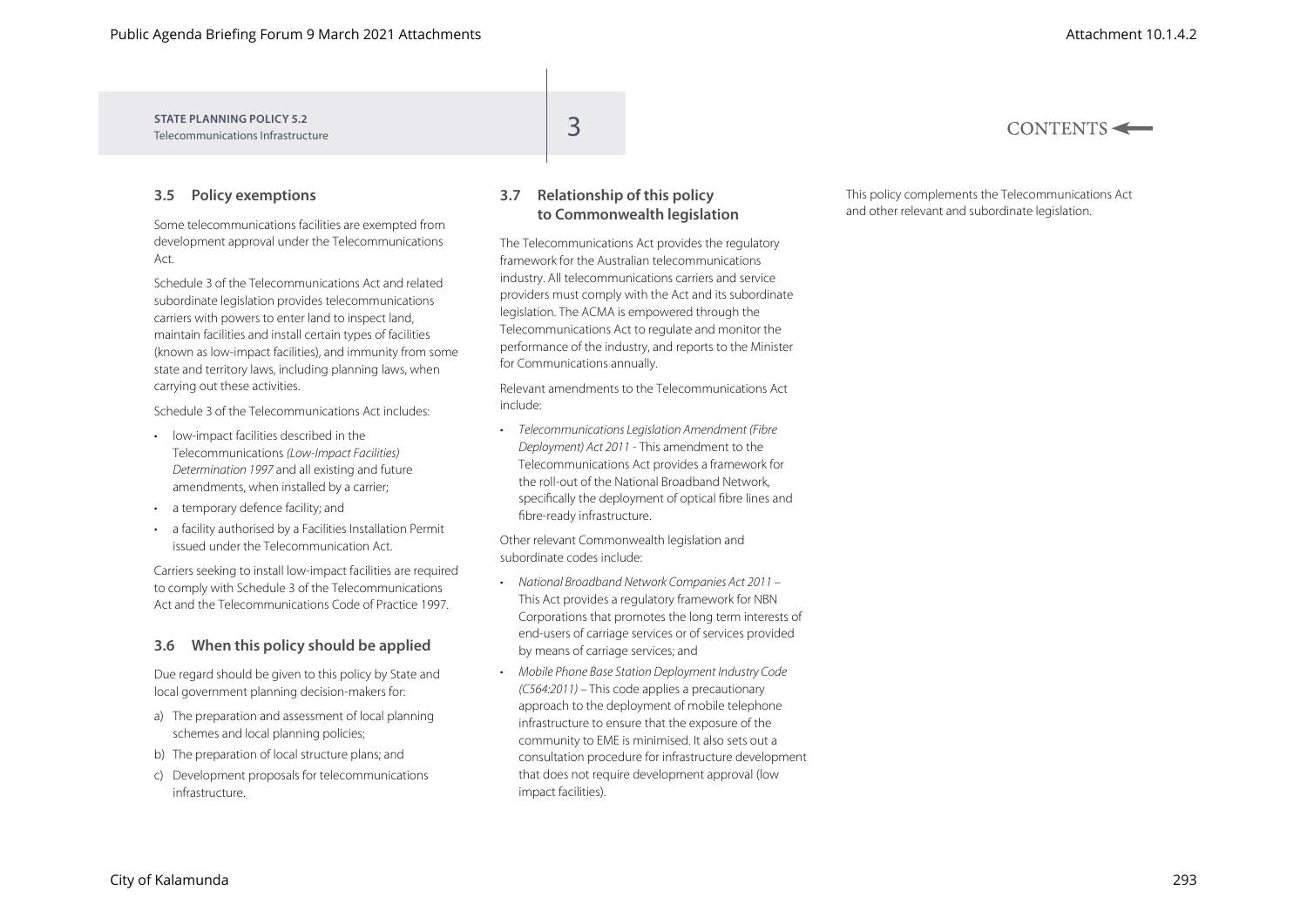$CONTENTS \leftarrow$ 

**STATE PLANNING POLICY 5.2** STATE PLANNING POLICY 5.2<br>Telecommunications Infrastructure

## **4. POLICY OBJECTIVES**

The objectives of this policy are to:

- a) facilitate the provision of telecommunications infrastructure in an efficient and environmentally responsible manner to meet community needs;
- b) manage the environmental, cultural heritage, visual and social impacts of telecommunications infrastructure;
- c) ensure that telecommunications infrastructure is included in relevant planning processes as essential infrastructure for business, personal and emergency reasons; and,
- d) promote a consistent approach in the preparation, assessment and determination of planning decisions for telecommunications infrastructure.

## **5. POLICY MEASURES**

#### **5.1 Visual impacts**

For telecommunications infrastructure to be effective, structures are generally located prominently, at high points in the landscape or on top of buildings, where they are more likely to be visible to the public.

The planning authority may exercise discretion in addressing the visual impacts of telecommunications infrastructure. Visual impacts of an infrastructure development proposal should be assessed by applying the following set of policy measures to guide the location, siting and design of the structure.

#### 5.1.1 The benefit of improved telecommunications services should be balanced with the visual impact on the surrounding area.

- i) Assessment of the visual impact of development proposals for telecommunications infrastructure should be made on a case by case basis;
- ii) Telecommunications infrastructure should be sited and designed to minimise visual impact and whenever possible:
	- a) be located where it will not be prominently visible from significant viewing locations such as scenic routes, lookouts and recreation sites;
	- b) be located to avoid detracting from a significant view of a heritage item or place, a landmark, a streetscape, vista or a panorama, whether viewed from public or private land:
	- c) not be located on sites where environmental, cultural heritage, social and visual landscape values maybe compromised and
- d) display design features, including scale, materials, external colours and finishes that are sympathetic to the surrounding landscape;
- iii) In addition to the existing exemptions under the Telecommunication Act, local governments should consider exempting telecommunications infrastructure from the requirement for development approval where:
	- a) The infrastructure has a maximum height of 30 metres from finished ground level;
	- b) The proposal complies with the policy measures outlined in this policy; and
	- c) The proponent has undertaken notification of the proposal in a similar manner to 'low impact facilities' as defined and set out in the Mobile Phone Base Station Deployment Industry Code (C564:2011);
- iv) Telecommunications infrastructure should be located where it will facilitate continuous network coverage and/or improved telecommunications services to the community; and
- v) Telecommunications infrastructure should be colocated and whenever possible:
	- a) Cables and lines should be located within an existing underground conduit or duct; and
	- B) Overhead lines and towers should be co-located with existing infrastructure and/or within existing infrastructure corridors and/or mounted on existing or proposed buildings.

Section 6.3.1 provides guidance on what applicants should submit in support of a development application to assist planning assessment.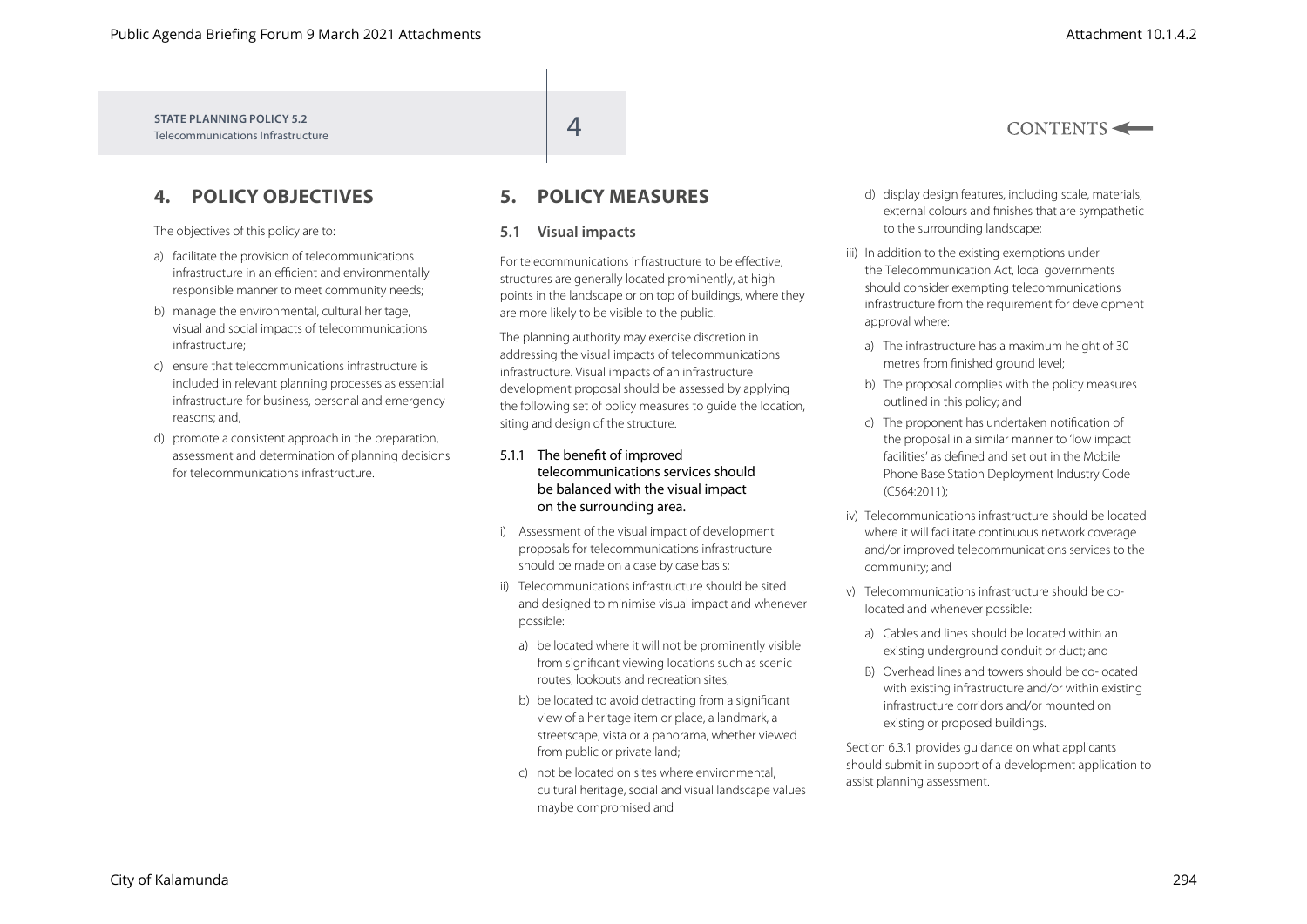**STATE PLANNING POLICY 5.2** STATE PLANNING POLICY 5.2<br>Telecommunications Infrastructure

## **6. IMPLEMENTATION**

This policy is given effect by the *Planning and Development Act 2005*. Telecommunications infrastructure should be included as a relevant planning consideration in the preparation and assessment of local planning schemes and local planning policies, structure plans (at the local level) and development applications.

#### **6.1 Local planning schemes and local planning policies**

When preparing or reviewing local planning schemes or local planning policies, local governments should ensure that:

- a) Telecommunications infrastructure is included in the zoning table as a land use;
- b) Telecommunications infrastructure is not designated as a 'use not permitted' (X) by the scheme in any zone in the zoning table;
- c) In zones where the location of telecommunications infrastructure is supported, telecommunications infrastructure is designated as a permitted use (P) in the zoning table;
- d) In zones where telecommunications infrastructure is permitted, the Scheme provides guidance on development approval exemptions;
- e) Buffer zones and/or setback distances are not included in local planning schemes or local planning policies; and
- a) Schemes and policies adhere to the policy measures outlined in Section 5 of this policy.

### **6.2 Structure planning at the local level**

a) In the preparation and assessment of structure plans at the local level, consideration should be given to the need for telecommunications services in supporting documentation. Early consideration of wireless and mobile phone telecommunication system requirements allows for them to be incorporated into the design process and mitigate any potential visual impacts to the community.

#### **6.3 Development**

In considering a development application, the local government should give consideration to:

- a) The extent to which the proposal adheres to the policy measures outlined in Section 5 of this policy
- b) The need for services to be located to optimise coverage; and
- c) Documentation to be submitted under Section 6.3.1 of this Policy.

The advertising period for a development proposal should be no more than 21 days.

#### 6.3.1 Information to be submitted when lodging a development application

In addition to the requirements for development applications under the relevant local planning scheme, development applications for telecommunications infrastructure are to include the following information:

a) a report demonstrating compliance with the Mobile Phone Base Station Deployment Industry Code

(C564:2011), excluding Sections 6 and 7 (which only apply to developments that do not require development approval);

- b) a statement and/or a map indicating the extent to which the proposed facility addresses the network capacity for future demand and/or current gaps in service;
- c) a statement about the extent to which the proposed facility complies with any relevant local planning scheme or planning policy adopted under a scheme and (if applicable) justification for any variation from the relevant scheme or policy provisions;
- d) plans and coloured graphic illustrations, including photo simulations, showing the type of facility and its relationship with adjacent development, including the proposal's elevations showing the extent, height and appearance, proposed materials and colour, any screening or fencing, and any external lighting;
- e) details of any significant environmental constraints, including those associated with the species, condition and significance of any vegetation to be removed;
- f) map and a statement about where the proposed facility is to be located. If the facility is proposed within an infrastructure easement or corridor, consultation with other users is to be demonstrated; and
- g) a statement explaining how the proposed facility addresses the policy measures for the location, siting and design of telecommunications infrastructure set out in Section 5.1.1 of this Policy.

 $CONTENTS \leftarrow$